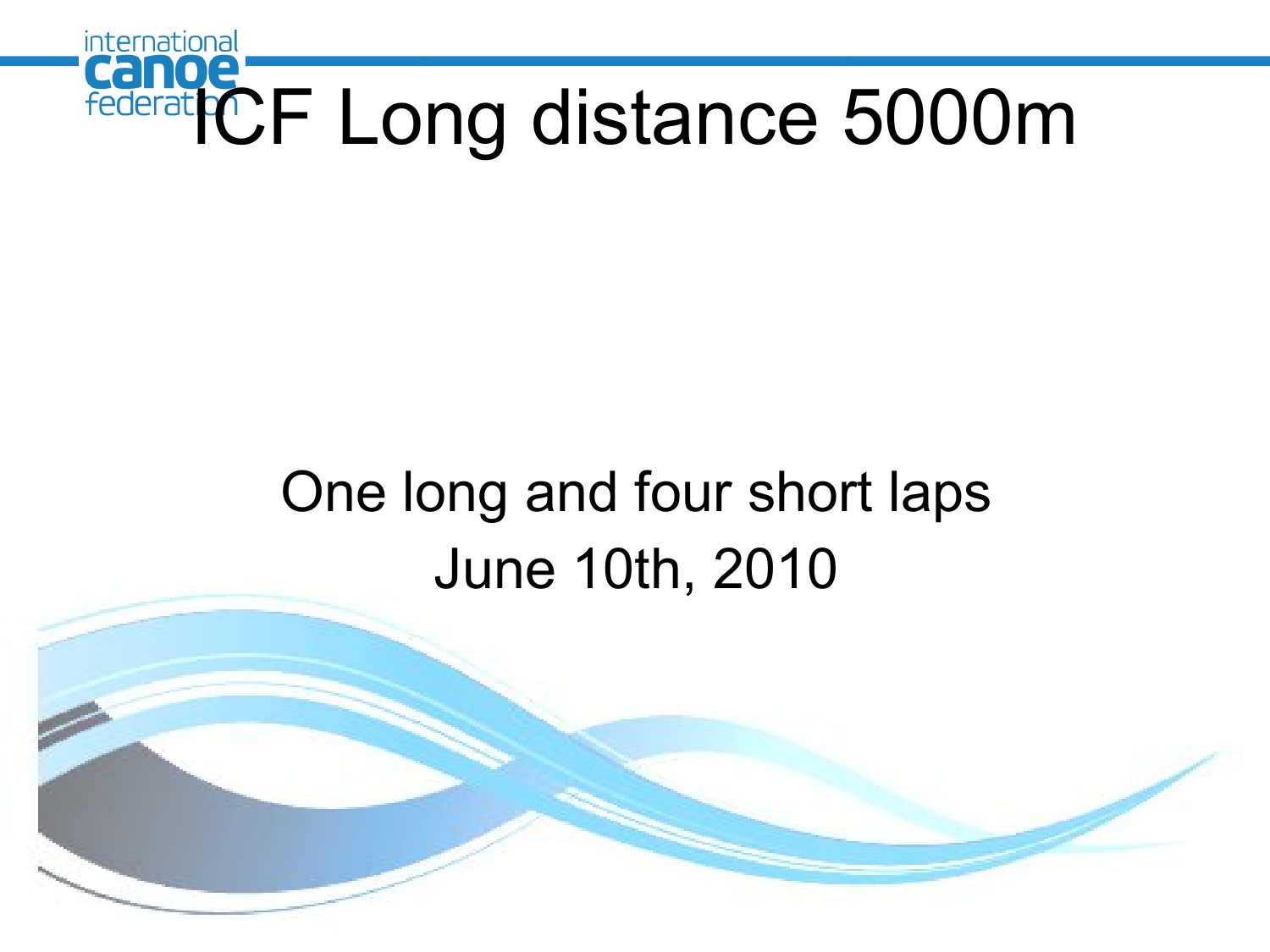international Canoe 5000m with 1st long and 4 short laps federation

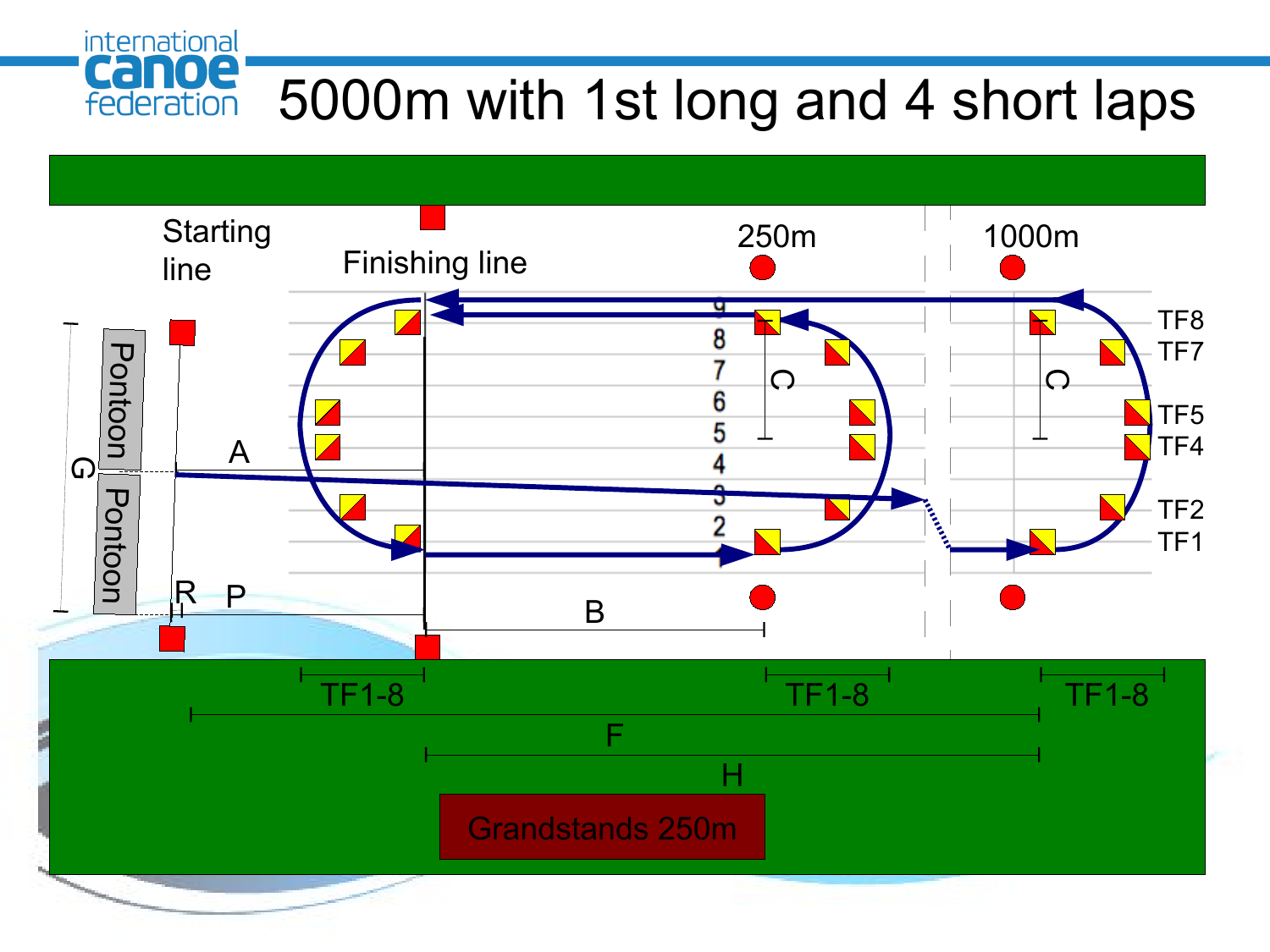

|   | Distance System of 5000m                                      |      |                  |       |                   |         | $1+4$ laps         |  |
|---|---------------------------------------------------------------|------|------------------|-------|-------------------|---------|--------------------|--|
| А | Middle point of starting line after Finishing line            |      |                  |       |                   |         | 59,53 m            |  |
| в | Straight parts of lap                                         |      |                  |       |                   |         | 250,00 m           |  |
| C | Radius of turn                                                |      |                  |       |                   |         | 31,50 m            |  |
| D | Full short round                                              |      |                  |       |                   |         | 697,88 m           |  |
| н | Distance from finishing line to 1 <sup>st</sup> turning point |      |                  |       |                   |         | 1 025,00 m         |  |
|   | Total rounds (1 <sup>st</sup> long and rest short laps)       |      |                  |       |                   |         | 5                  |  |
| Е | Total distance                                                |      |                  |       |                   |         | 5 000,00 m         |  |
| F | First leg                                                     |      |                  |       |                   |         | 1 084,53 m         |  |
|   |                                                               |      |                  |       |                   |         |                    |  |
| G | <b>Length of Starting pontoon</b>                             |      |                  |       |                   |         | 60 m               |  |
| P | Edge point of starting line after Finishing line (m)          |      |                  |       |                   |         | 59,94 m            |  |
|   | Maximum lenght of 1 <sup>st</sup> leg                         |      |                  |       |                   |         | 1084,94 m          |  |
| R | Extra distance for the edge of starting line at the           |      |                  |       |                   |         | $0,41 \, \text{m}$ |  |
|   | end pontoon on right side when G is valid (R=P-A)             |      |                  |       |                   |         |                    |  |
|   | <b>Position of turning</b><br>flag at the cable               |      | 1 (TF1)  2 (TF2) |       | 3 (TF4)   4 (TF5) | 5 (TF7) | 6 (TF8)            |  |
|   | Distance from<br>turning line (m)                             | 0,00 | 22,05            | 31,18 | 31,18             | 22,05   | 0,00               |  |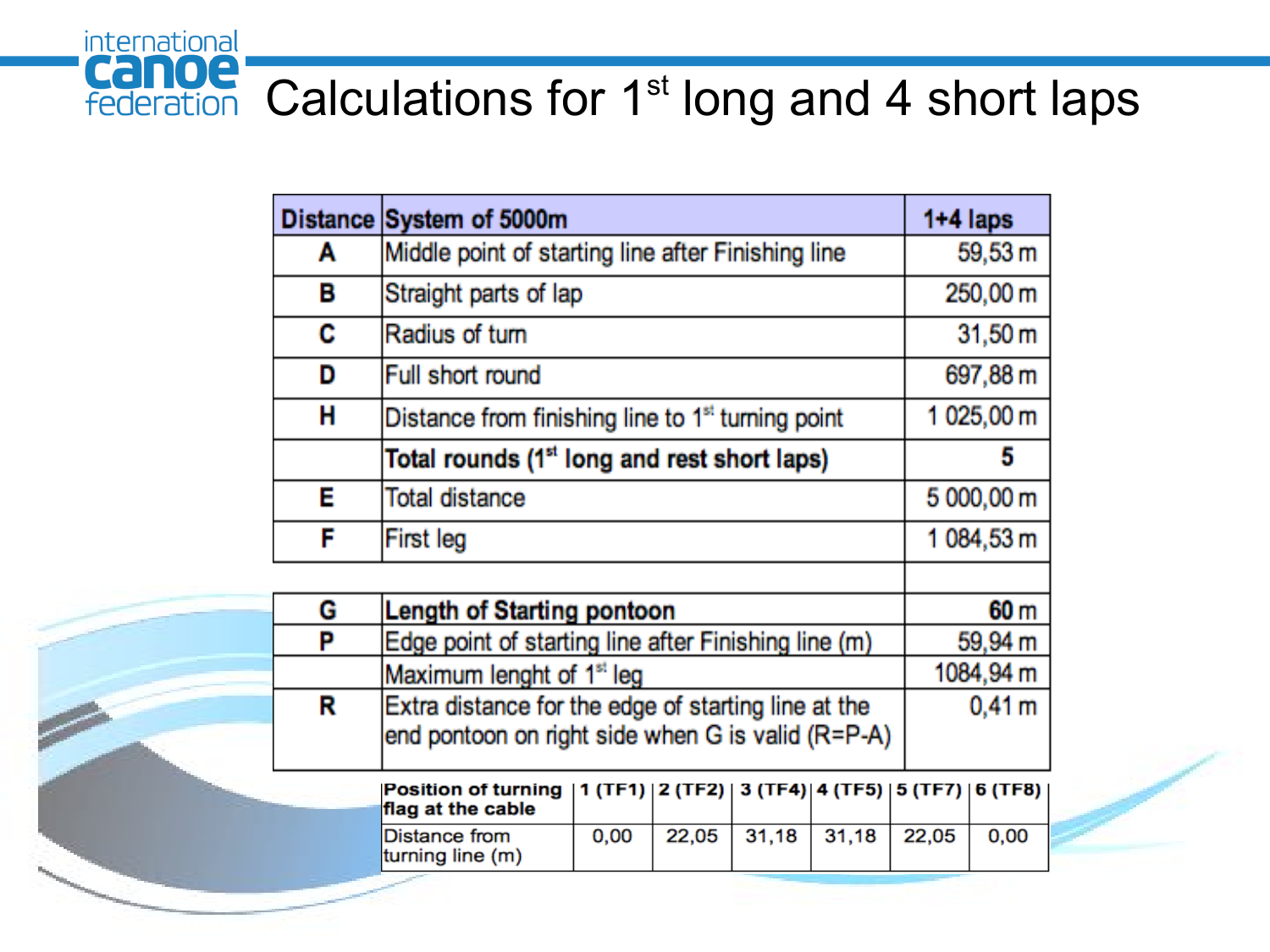### international **Canoe Process of Course Umpiring**

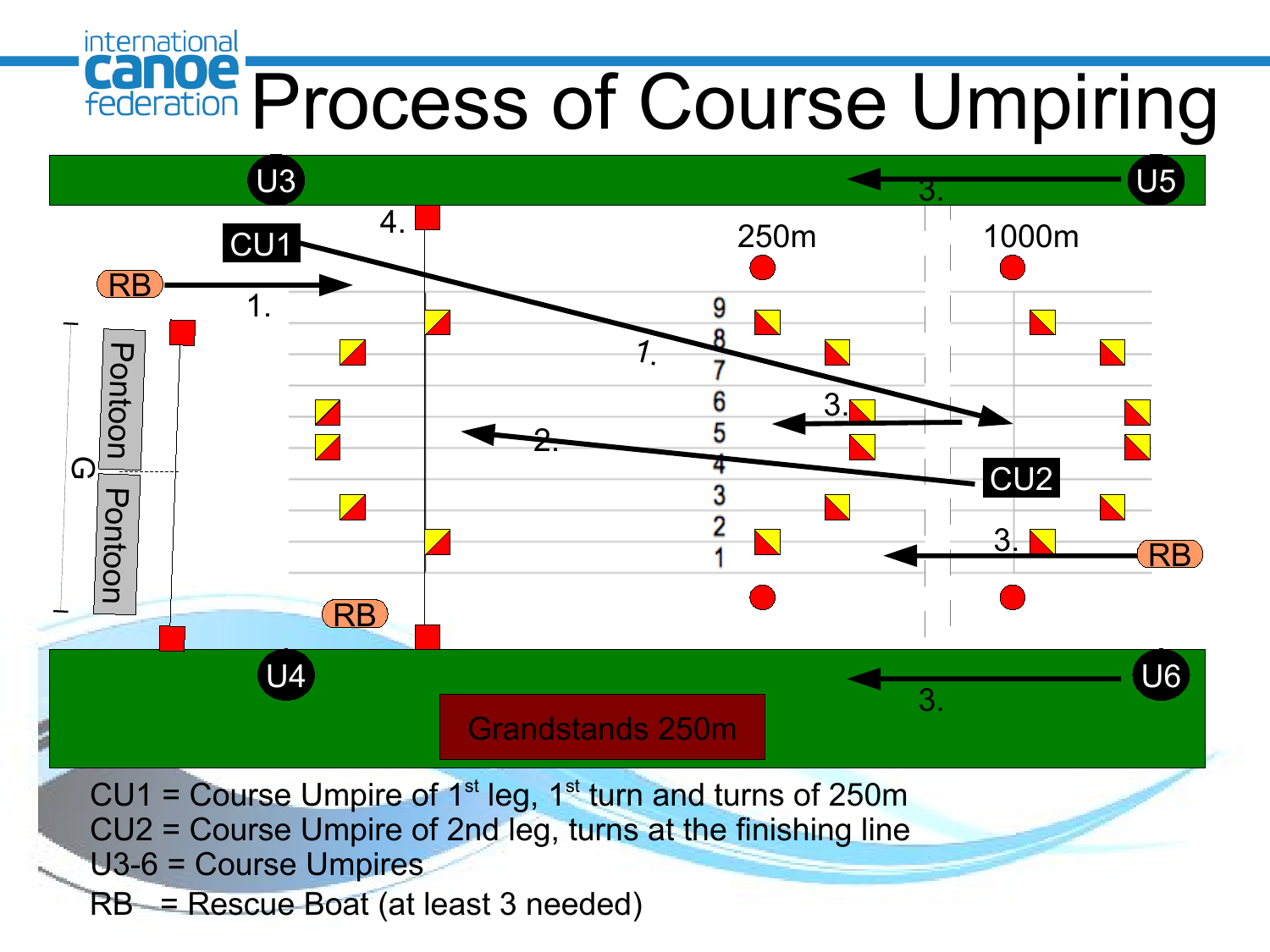### international **Canoe** Process for Course Umpires

- 1. CU1 will follow leading boats on the other side and stop to the centre of 1<sup>st</sup> turn. The rescue boat at the starting line will move near the finishing line
- 2. CU2 will follow leading boats and stops to the centre of 2<sup>nd</sup> turn.

3. When last boat has left 1<sup>st</sup> turn, CU1 will move to centre of 3<sup>rd</sup> turn. U5, U6, RB of 1<sup>st</sup> turn will move to their final positions. All motorboat activities will stop after that. 4.A loud bell must be used to inform a last lap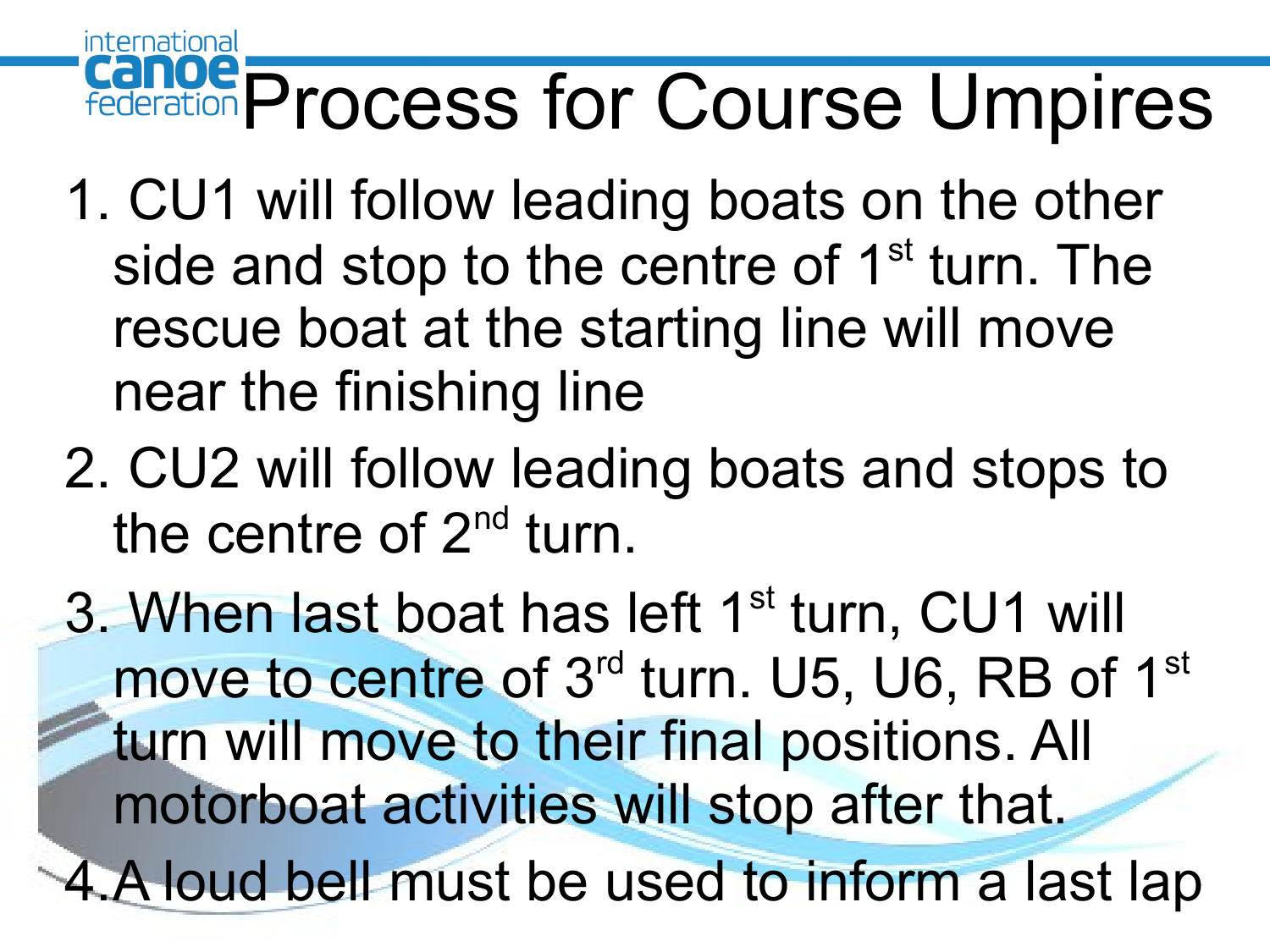

# Federation<br>Guidelines for 5000 m races

- LAPPED BOATS OUT
	- Lapped boats are disqualified and they should leave the course immediately (Because of Rule 28.4)

## • GROUP RACING AND OVERTAKING

• When a canoe or kayak is overtaking another canoe or kayak, it is the duty of the overtaking craft to keep clear of other competitors at all times. When a canoe or kayak is racing in a group of competitors it is the duty of all the competitors in the group to keep clear of other competitors at all times. This rule applies to any manoeuvring within the group. (Marathon TR 24)